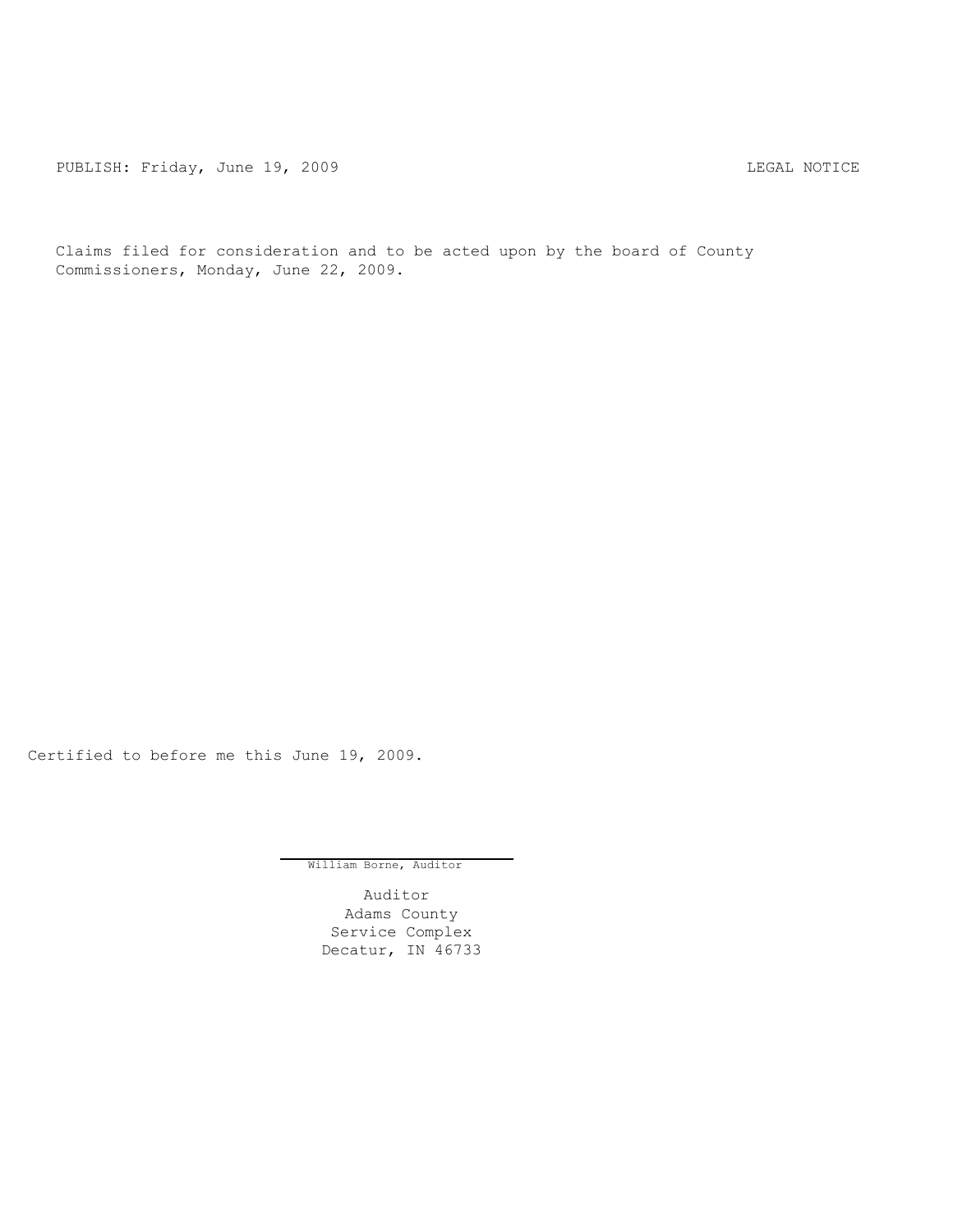

## **Claims Docket for Newspaper Adams County, Indiana**

## For Period: **5/5/2009** to **5/29/2009**

*313 W. Jefferson St. Decatur, IN 46733 (219) 724-2600*

Date Claims to be Paid: **6/22/2009**

| <b>Vendor</b>                   | Amount    | <b>Vendor</b>                  | <b>Amount</b> |
|---------------------------------|-----------|--------------------------------|---------------|
| <b>Adams County Auto Supply</b> | 96.76     | Adams County Economic Dev      | 51,138.00     |
| Adams Memorial Hospital         | 31,973.52 | Adams County Solid Waste       | 7.62          |
| <b>Adams County Treasurer</b>   | 37,645.61 | Indiana Michigan Power         | 10,614.47     |
| Aqua Blast                      | 91.20     | Arnold Lumber Company          | 43.19         |
| Baker And Sons Plumbing &       | 16.50     | Berne Ready Mix                | 1,089.01      |
| Berne Tri-Weekly News           | 279.36    | Hoosier Blue Flame             | 82.50         |
| Brateman's                      | 20.00     | Butler, Fairman, & Seufer      | 4,271.90      |
| Bowers, Charles                 | 2,302.92  | Chet's Pest Control            | 90.00         |
| Cintas Location #338            | 86.42     | City Of Berne                  | 500.00        |
| City Of Decatur                 | 4,629.88  | Decatur True Value             | 408.59        |
| Complete Printing Service       | 311.00    | Computer Systems, Inc.         | 17,075.00     |
| Courtesy Ford, Inc.             | 170.92    | Craigville Telephone Comp      | 119.60        |
| Weber, Daniel                   | 20.00     | Sigworth, Darrell W.           | 169.09        |
| Decatur Daily Democrat          | 220.02    | Decatur Dental Service         | 2,395.00      |
| Decatur Tire Center             | 23.50     | <b>Emergency Radio Service</b> | 908.00        |
| Erie Haven                      | 37.64     | Geneva Police Department       | 100.00        |
| Gordon Food Service             | 6,201.24  | Graybar                        | 330.00        |
| Grimm's Auto                    | 244.70    | <b>Heller Nursery</b>          | 39.66         |
| Hilty Engine Service            | 1,800.00  | Imaging Office Systems, I      | 552.05        |
| Indiana Stamp Company           | 80.19     | Smith, Jan                     | 20.00         |
| Janitors Supply Company         | 153.05    | John J. Whitright              | 45.76         |
| K-Mart                          | 50.32     | Kiess Electric                 | 197.20        |
| L & S Distributing              | 3,251.80  | Busse, Louise                  | 524.82        |
| MacAllister Machinery Com       | 62.45     | Gresla, Mark S. Md             | 420.25        |
| McBride And Son Welding         | 47.85     | Meshberger Brothers Stone      | 65,368.69     |
| Moser Motor Sales, Inc.         | 179.92    | National Oil And Gas           | 915.31        |
| Nipsco                          | 1,551.45  | Park Center, Inc.              | 84,453.50     |
| Paul W. Reidenbach Equipm       | 326.00    | Pitney-Bowes                   | 228.00        |
| Portland Motor Parts, Inc.      | 34.50     | Roto-Rooter                    | 220.00        |
| <b>Safety Systems</b>           | 1,697.86  | Selking International          | 105.84        |
| Shell Fleet Plus                | 208.35    | Sherwin-Williams               | 211.11        |
| <b>Shifferly Dodge</b>          | 429.80    | St. Joseph Hospital Labor      | 640.00        |
| Stone-Street Quarries           | 256.76    | Summit Radiology               | 220.00        |
| Reynolds, Tamara J.             | 237.50    | Print Shop                     | 2,251.97      |
| Fox, Thomas E.                  | 109.04    | Top Supply Company             | 111.70        |
| <b>Tractor Supply Company</b>   | 74.00     | Tri-State First Aid            | 52.35         |
| Two Brothers Generator Se       | 326.71    | U.S. Postmaster                | 20,100.00     |
| Underground Pipe & Valve,       | 1,455.55  | Victoria Ellis                 | 20.00         |
| Wal-Mart / GEMB                 | 214.62    | Ward's Sign It Shop            | 75.00         |
| Welder Services, Inc.           | 44.40     | Wemhoff Land Surveying, I      | 957.00        |
| West Payment Center             | 597.25    | Witham Toxicology Laboratory   | 1,372.00      |
| Chris Faulkner                  | 10,500.00 | D & D Auto Repair              | 777.30        |
| Christopher E. Harvey           | 102.52    | Burry, Herman, Miller, Brown   | 80.00         |
| Swiss City Veterinary           | 335.00    | National Serv-All              | 202.86        |
| Embarq                          | 4,478.38  | Teeple, Gary                   | 20.00         |
| Schwartz Marathon               | 55.59     | <b>Bit Mat Products</b>        | 18,335.42     |
| Imi Irving Material, Inc.       | 159.22    | J. L. Manufacturing & Fab.     | 260.50        |
| Adams Central Community S       | 3,000.00  | Patrick Norton                 | 367.00        |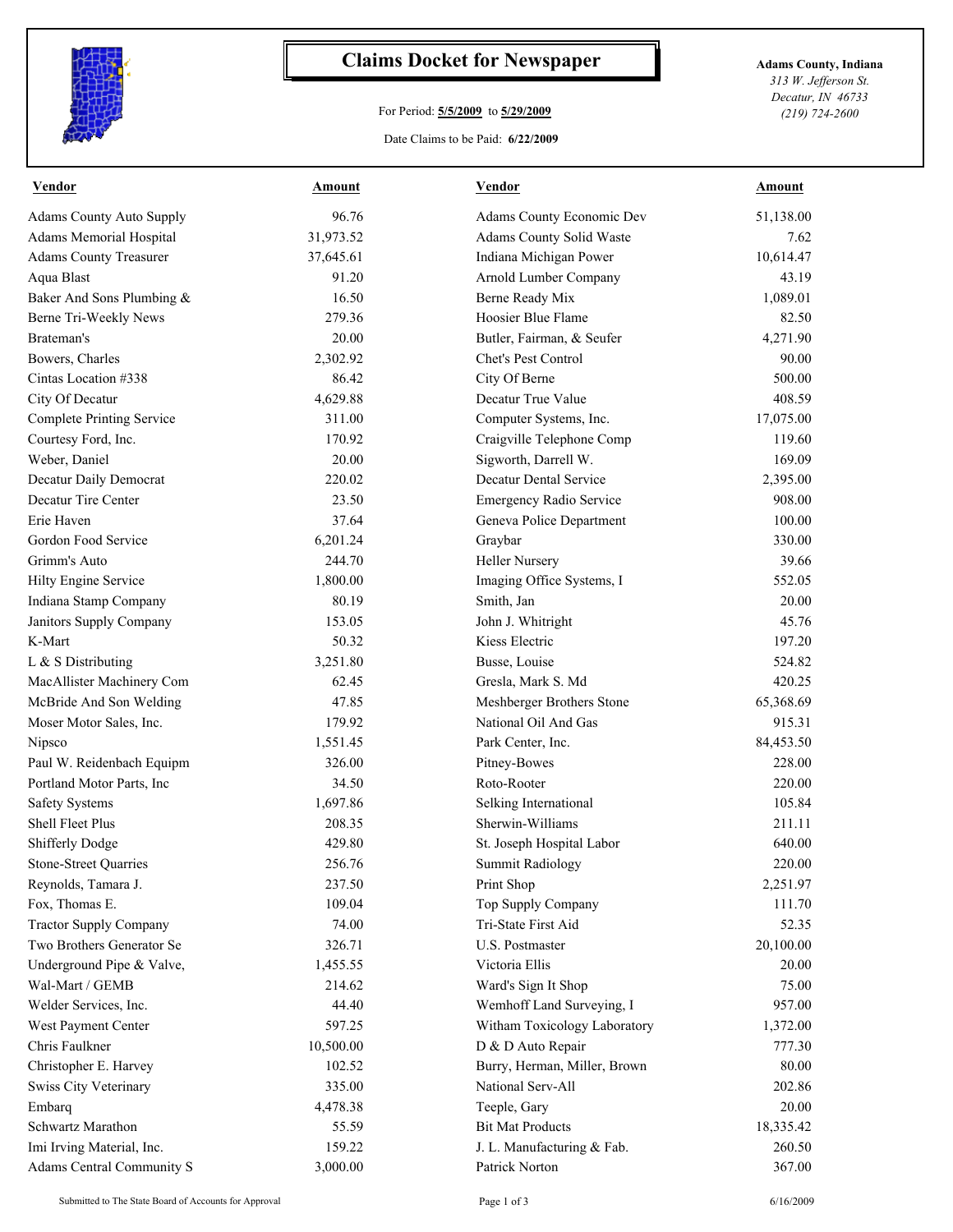| CMC, LLC                          | 16,005.00 | Croy Machine & Fabricatio        | 150.00     |
|-----------------------------------|-----------|----------------------------------|------------|
| Judith E. Affolder                | 30.00     | Angie White                      | 14.52      |
| Purdue University                 | 697.40    | Municipal Electronics            | 560.00     |
| Scott Wagner, Md                  | 800.00    | Myers Furniture                  | 4,260.00   |
| <b>Hobart Sales And Service</b>   | 567.62    | Indiana State Bar Associa        | 250.00     |
| <b>Association Of Prosecutin</b>  | 200.00    | Bailey's Test Strips & Th        | 33.00      |
| Waste Management                  | 158.65    | Nowak Supply Company, Inc        | 525.00     |
| <b>B</b> Secure Alarm Systems     | 120.90    | Agri Drain Corporation           | 57.88      |
| <b>Energy Products</b>            | 140.63    | Myron Dearmond Farm Drainage     | 5,197.60   |
| Don Myers Plumbing                | 4,627.10  | B & K Hydraulics                 | 40.00      |
| McGuff Roofing Inc.               | 7,425.00  | Sam's Engine Clinic              | 3.25       |
| Public Health Foundation          | 40.50     | Dr. Michael Ainsworth            | 140.00     |
| Chad W. Sprunger                  | 1,296.65  | Goodwin Memorial Chapel          | 100.00     |
| Zurcher Tire, Inc.                | 1,124.89  | McIntire Heating                 | 75.00      |
| Tom Magnan/Special Needs          | 142.36    | Kristina Buckner                 | 31.68      |
| Indiana Dept. Of Workforc         | 180.88    | Arthur J. Booth                  | 20.00      |
| Lexis-Nexis                       | 221.00    | Benicomp, Inc                    | 115,915.53 |
| Dubach Excavating                 | 893.42    | Harvest Land Co-op               | 16,924.94  |
| Wal-Mart                          | 23.00     | John Schirack                    | 20.00      |
| Adams County Truck Repair         | 947.17    | Advanced Imaging Solutions, Inc. | 65.55      |
| Petty Cash-Adams Co. Health Dept. | 20.77     | Impac                            | 312.50     |
| Treasurer, State of Indiana       | 2,639.00  | Mary A. Kitson                   | 348.13     |
| Michael Crosby                    | 111.00    | Leslie W. Marckel                | 20.00      |
| Adams County Sheriff              | 235.00    | Harvest Land Co-op               | 187.63     |
| Michael G. Werling                | 491.25    | Southeastern Equipment Company   | 5,534.30   |
| Indiana Lawyer                    | 70.00     | 101 Auto Body                    | 846.82     |
| Troyer's                          | 3,572.02  | Edwin Ford                       | 20.00      |
| Kimberly A. Jackson               | 889.61    | Kendall Electric, Inc.           | 23.69      |
| Adams/Wells Crisis Center         | 100.00    | McKesson Medical - Surgical      | 769.64     |
| Dave Schirack Construction        | 3,318.00  | <b>Uricks Trucking</b>           | 3,002.00   |
| Tracy Heltz Noetzel               | 254.40    | Grainger                         | 79.50      |
| <b>GIS Product Solutions</b>      | 12,000.00 | Bi-County Services, Inc          | 3,276.00   |
| Pramod K. Carpenter, MD           | 1,600.00  | Kids Law                         | 1,868.20   |
| Barnes & Thornburg                | 4,754.40  | Steve Johnson Construction       | 675.00     |
| Helena Chemical Company           | 19.79     | Robert Barger                    | 20.00      |
| William Borne                     | 870.28    | Drakes Cleaning Service          | 250.00     |
| Deborah A. Schantz                | 60.50     | Henry R. Mayer                   | 20.00      |
| <b>Customized Power Services</b>  | 639.00    | PC Mall-Gov                      | 3,077.65   |
| <b>Bluhm Enterprises</b>          | 450.00    | Lynn Selking                     | 20.00      |
| Verizon Wireless                  | 348.68    | <b>Stationair's Express</b>      | 101.35     |
| <b>Landon Patterson</b>           | 59.00     | Karla Marbach                    | 6.03       |
| Moore Medical Corporation         | 1,394.31  | Holly L. Degitz                  | 287.35     |
| Ian M. Gilbert                    | 29.99     | Schwartz Blacksmith, LLC         | 2.70       |
| Stephen Ross, PSYD                | 3,013.56  | Cochran Distributing             | 40.00      |
| <b>Triangle Design</b>            | 2,193.24  | <b>First National Bank</b>       | 70.76      |
| Cintas Location #G64              | 963.94    | John August                      | 11.44      |
| Gregory A. Cook                   | 20.00     | LBH Chemical & Industrial        | 550.32     |
| Fort Wayne Medical Laboratory     | 166.00    | Richard J.& Margaret Macklin     | 399.69     |
| Spam Soap                         | 1,350.00  | Richard F. Thompson              | 106.04     |
| <b>IKON Office Solutions</b>      | 3,650.62  | Decatur Ace Hardware             | 967.35     |
| Kevin McIntosh                    | 20.00     | Verizon North                    | 195.03     |
| Association of Indiana Counties   | 30.00     | Primco, Inc.                     | 19,597.45  |
| Walgreens                         | 4.92      | First Response                   | 84.00      |
| Hirschy's Wearly Monuments        | 100.00    | Teresa Thieme                    | 20.00      |
| O'Reilly Auto Parts               | 20.77     | USA Mobility Wireless, Inc.      | 203.04     |
| Embarq Communications, Inc.       | 319.60    | <b>Rural King</b>                | 2,246.58   |
| Global Gov't/Ed                   | 5,419.45  | Brenda Alexander                 | 139.04     |
|                                   |           |                                  |            |